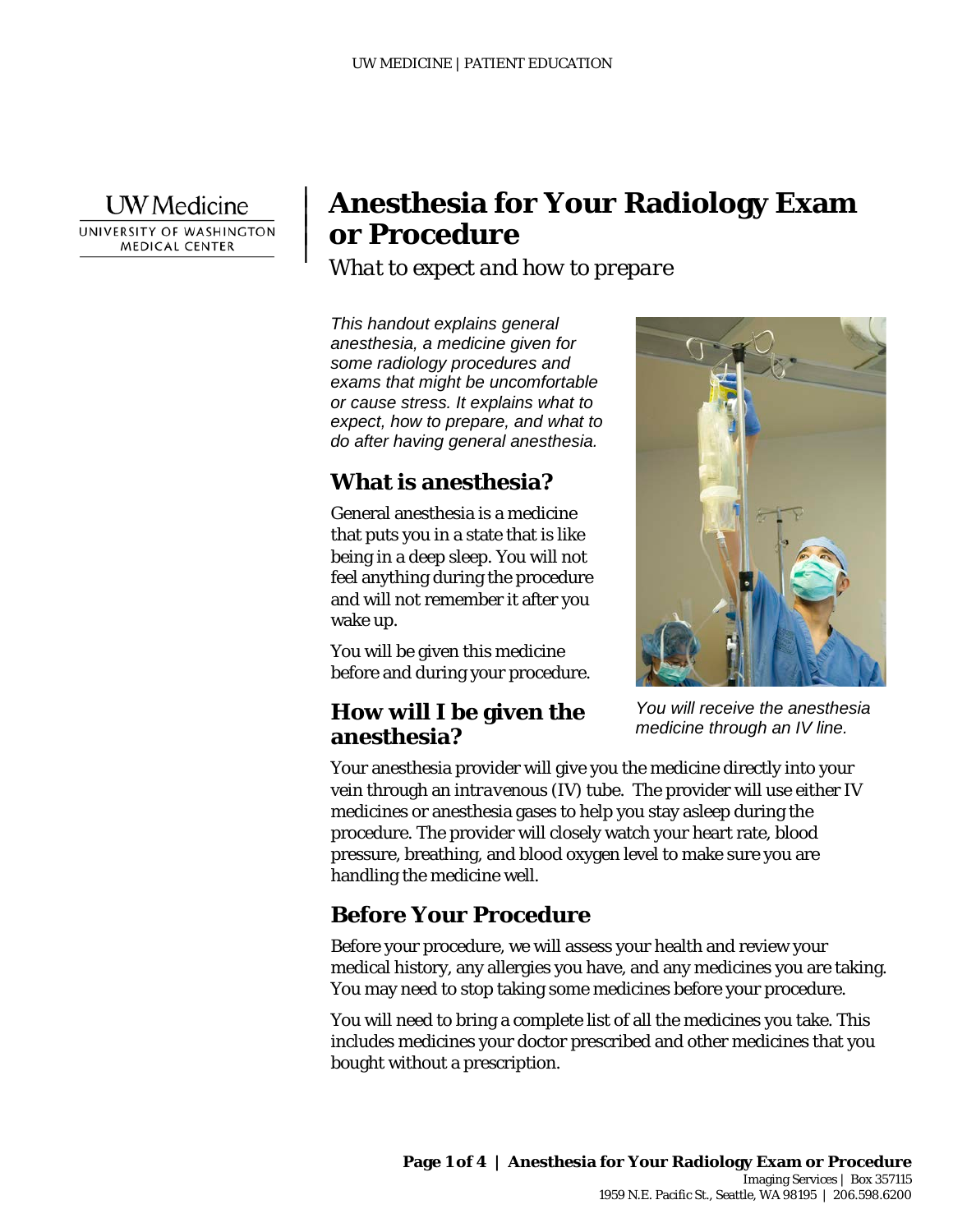Be sure to tell your anesthesia provider if you:

- Have *sleep apnea* or other breathing problems (you might use a CPAP or BiPAP device while you sleep)
- Use high doses of prescription pain medicines, such as *opioids*
- Have severe heart, lung, or kidney disease
- Have had a bad reaction to anesthesia in the past
- Know that you have problems with your airway or with swallowing, or you have a limited mouth opening
- Have a mass (such as a cyst or tumor) in your neck
- Have an enlarged tongue or tonsils that cannot be seen
- Cannot lie flat on your back for about 1 hour because of back or breathing problems
- Have a hard time lying still during medical procedures
- Weigh more than 300 pounds (136 kilograms)
- Are pregnant and past 16 weeks gestation

### **Preparing for Your Anesthesia**

- Do not eat or drink anything after 12 midnight the night before your procedure.
- If you need to take medicines, you may have small sips (less than 2 ounces) of water.

## **On the Day of Your Procedure**

\_\_\_\_\_\_\_\_\_\_\_\_\_\_\_\_\_\_\_\_\_\_\_\_\_\_\_\_\_\_\_\_\_\_\_\_\_\_\_\_\_\_\_\_\_\_\_\_\_\_\_\_\_\_\_\_\_\_\_\_\_\_\_\_\_\_\_\_\_\_\_\_\_\_\_\_\_\_\_\_\_\_\_\_\_\_\_\_\_\_\_\_\_

- Take all of your usual medicines on the day of your procedure unless your doctor told you not to take a certain medicine.
- Do not take vitamins and other supplements on the day you will have anesthesia. They may upset an empty stomach.
- Bring a list of **all** your medicines with you to the hospital.
- You **must** bring a responsible adult with you who can drive you home after your procedure. You cannot drive yourself home or take a bus, taxi, or shuttle by yourself.
- You also need to arrange for someone to stay with you the rest of the day after you get home from the hospital.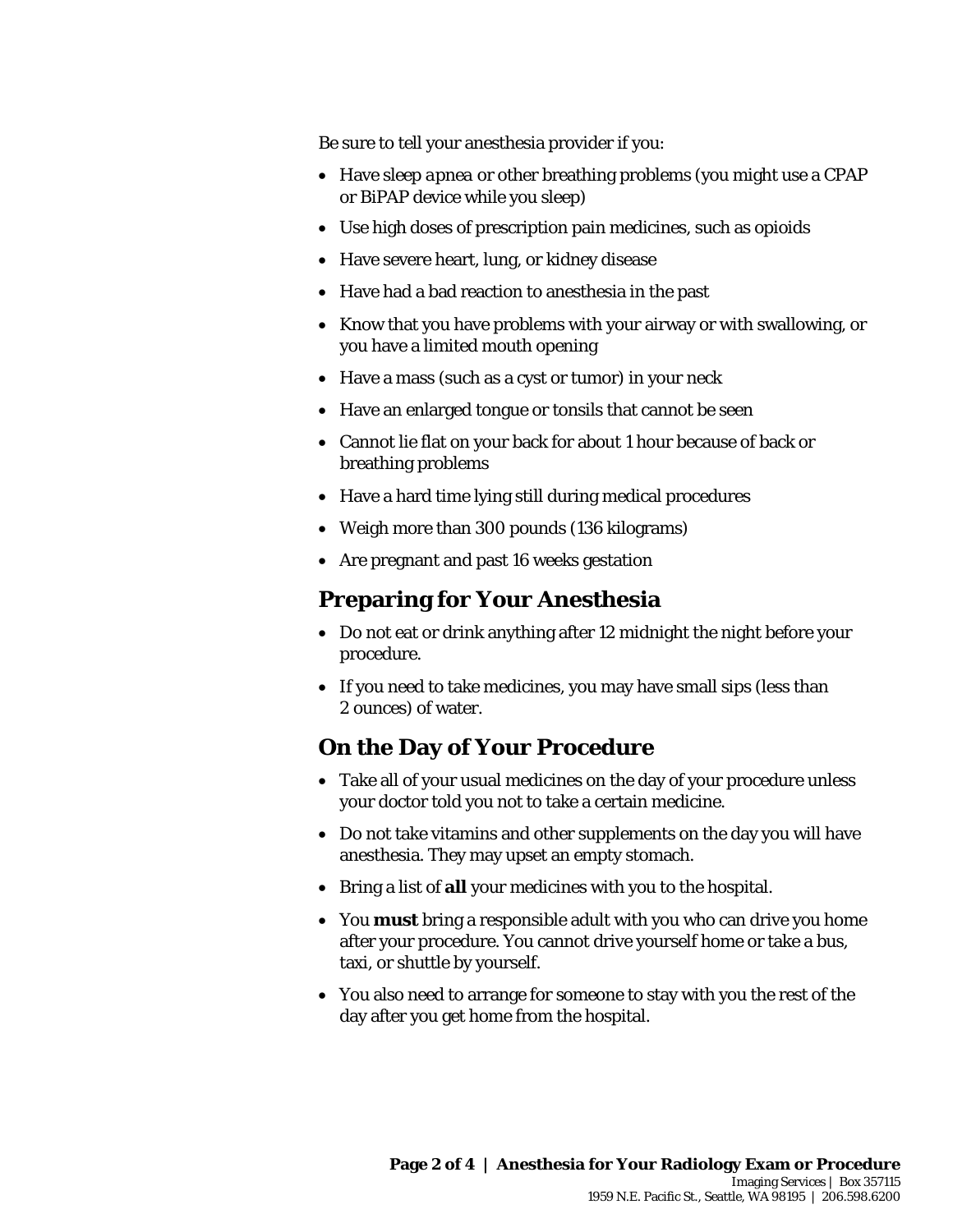# **When You Arrive at the Hospital**

- A staff member will do a health assessment.
- Your family member or friend can stay with you until it is time for your procedure to start.
- A radiologist will review the risks and benefits of the anesthesia. Please ask any questions you have. This doctor will ask you to sign a consent form after answering your questions.
- The medical team will ask you to confirm your name and birthday. This is for your safety. They will also review your anesthesia and your procedure or exam one more time.
- An IV line will be started to give you the anesthesia and other medicines, if needed.
- After you are asleep, you may have a tube inserted in your throat.

### **Possible Side Effects or Complications**

Side effects or complications linked with having general anesthesia include:

- Nausea and vomiting
- Sore throat or hoarseness
- Shivering
- Damage to your teeth
- Allergic reaction to the anesthesia medicine

These complications are very rare:

- Breathing problems
- Irregular heart rate
- Cardiac arrest (heart attack)
- Stroke

#### **After Your Procedure or Exam**

\_\_\_\_\_\_\_\_\_\_\_\_\_\_\_\_\_\_\_\_\_\_\_\_\_\_\_\_\_\_\_\_\_\_\_\_\_\_\_\_\_\_\_\_\_\_\_\_\_\_\_\_\_\_\_\_\_\_\_\_\_\_\_\_\_\_\_\_\_\_\_\_\_\_\_\_\_\_\_\_\_\_\_\_\_\_\_\_\_\_\_\_\_

- You will stay in the recovery room for about 2 to 3 hours. Nurses will watch you until you are fully awake.
- If you had a procedure that involved a blood vessel puncture, you will then go to the 4-South unit of the hospital. Nurses will watch you for 2 to 6 hours and make sure there are no signs of bleeding.